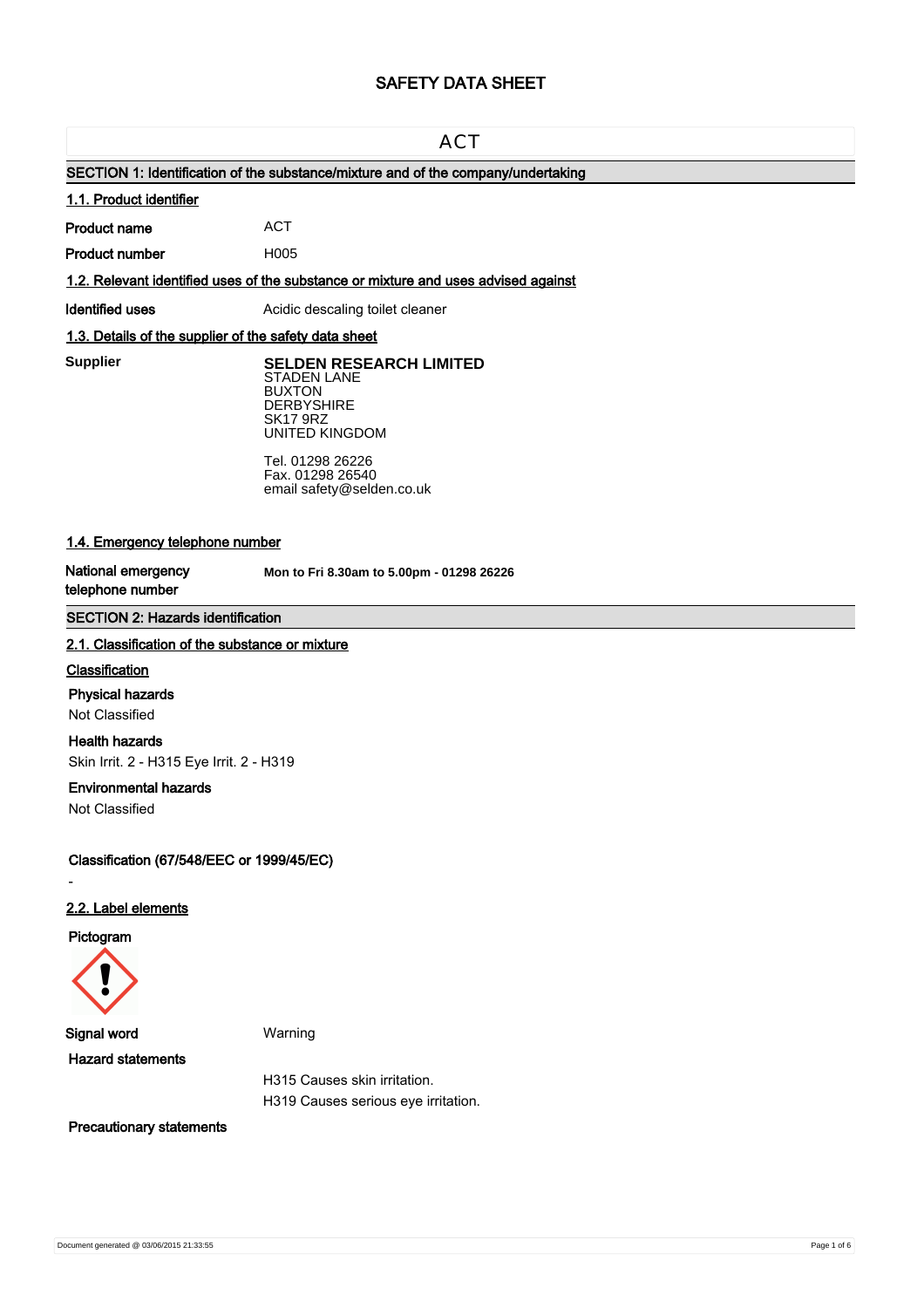P102 Keep out of reach of children.

P264 Wash hands thoroughly after handling.

P280 Wear protective gloves, eye and face protection.

P302+P352 IF ON SKIN: Wash with plenty of water.

P305+P351+P338 IF IN EYES: Rinse cautiously with water for several minutes. Remove

contact lenses, if present and easy to do. Continue rinsing.

P337+P313 If eye irritation persists: Get medical advice/attention.

P362+P364 Take off contaminated clothing and wash it before reuse.

# **2.3. Other hazards**

No other hazards known. This product does not contain any substances classified as PBT or vPvB.

### **SECTION 3: Composition/information on ingredients**

# **3.2. Mixtures**

# **SULPHAMIC ACID 10-30%**

**CAS number:** 5329-14-6 **EC number:** 226-218-8 **REACH registration number:** True

### **Classification Classification (67/548/EEC or 1999/45/EC)**

Eye Irrit. 2 - H319 Xi;R36/38 R52/53 Skin Irrit. 2 - H315 Aquatic Chronic 3 - H412

The Full Text for all R-Phrases and Hazard Statements are Displayed in Section 16.

# **SECTION 4: First aid measures**

# **4.1. Description of first aid measures**

# **Inhalation**

Move affected person to fresh air at once. Rinse nose and mouth with water. Get medical attention if any discomfort continues.

### **Ingestion**

Remove affected person from source of contamination. Rinse mouth thoroughly with water. Give plenty of water to drink. Get medical attention.

## **Skin contact**

Remove affected person from source of contamination. Remove contaminated clothing. Wash skin thoroughly with soap and water. Get medical attention if irritation persists after washing.

# **Eye contact**

Remove any contact lenses and open eyelids wide apart. Remove any contact lenses and open eyelids wide apart. Continue to rinse for at least 15 minutes. Continue to rinse for at least 15 minutes. Get medical attention if any discomfort continues.

# **4.2. Most important symptoms and effects, both acute and delayed**

### **General information**

The severity of the symptoms described will vary dependent on the concentration and the length of exposure.

# **Inhalation**

Irritation of nose, throat and airway.

# **Ingestion**

May cause chemical burns in mouth and throat. May cause stomach pain or vomiting.

### **Skin contact**

Prolonged or repeated contact with skin may cause irritation, redness and dermatitis.

# **Eye contact**

Irritating to eyes. Symptoms following overexposure may include the following: Redness. Pain.

# **4.3. Indication of any immediate medical attention and special treatment needed**

# **Notes for the doctor**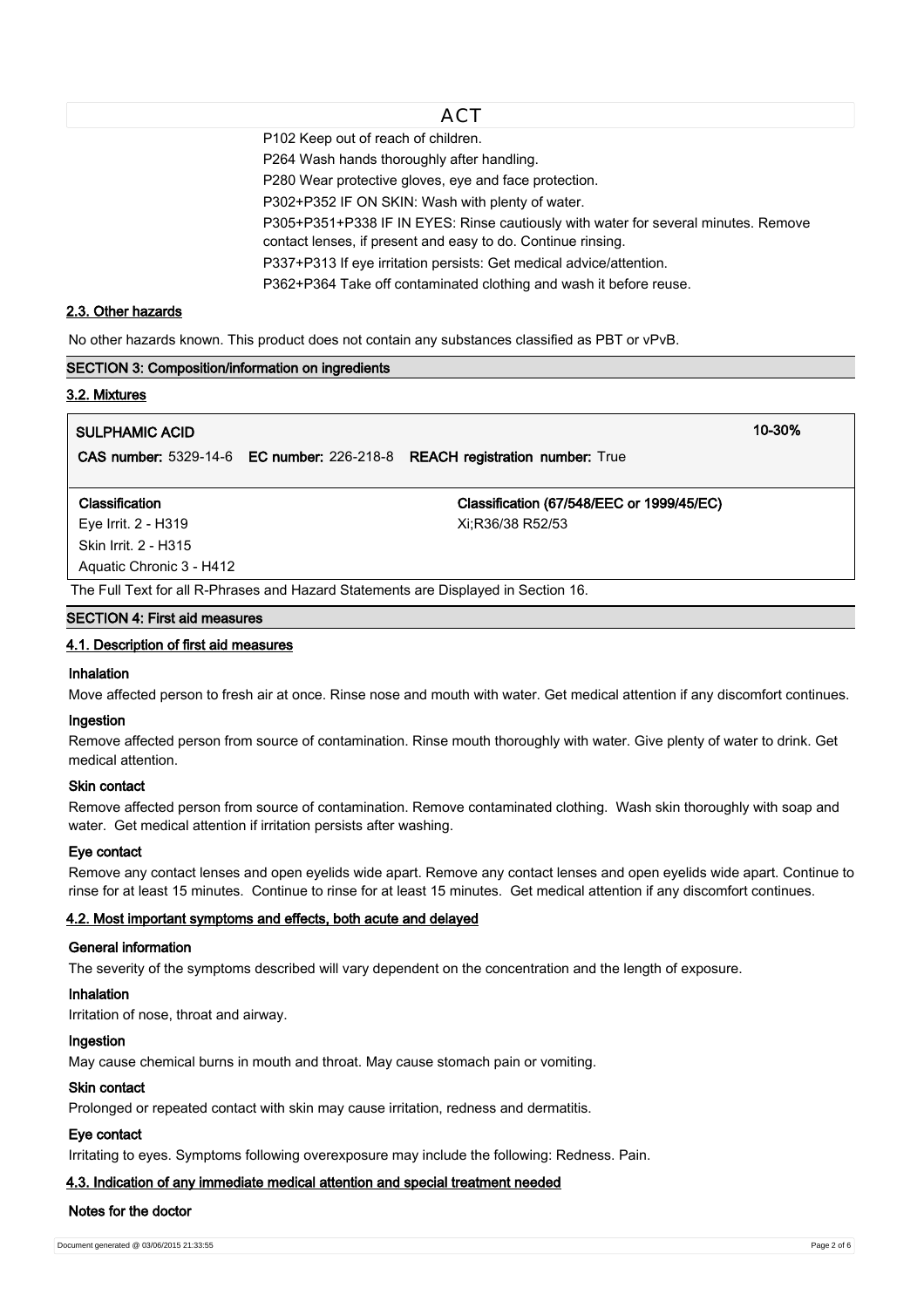**ACT** 

Treat symptomatically.

### **SECTION 5: Firefighting measures**

## **5.1. Extinguishing media**

### **Suitable extinguishing media**

The product is not flammable. Use fire-extinguishing media suitable for the surrounding fire.

### **5.2. Special hazards arising from the substance or mixture**

### **Hazardous combustion products**

When heated, vapours/gases hazardous to health may be formed.

# **5.3. Advice for firefighters**

### **Special protective equipment for firefighters**

Wear positive-pressure self-contained breathing apparatus (SCBA) and appropriate protective clothing.

## **SECTION 6: Accidental release measures**

### **6.1. Personal precautions, protective equipment and emergency procedures**

#### **Personal precautions**

For personal protection, see Section 8.

### **6.2. Environmental precautions**

### **Environmental precautions**

Any spillage needs to be contained and not allowed to enter water courses Spillages or uncontrolled discharges into watercourses must be reported immediately to the Environmental Agency or other appropriate regulatory body.

# **6.3. Methods and material for containment and cleaning up**

## **Methods for cleaning up**

Wear suitable protective equipment, including gloves, goggles/face shield, respirator, boots, clothing or apron, as appropriate. Absorb in vermiculite, dry sand or earth and place into containers. Avoid the spillage or runoff entering drains, sewers or watercourses. Flush contaminated area with plenty of water.

# **6.4. Reference to other sections**

#### **Reference to other sections**

For personal protection, see Section 8. For waste disposal, see Section 13.

### **SECTION 7: Handling and storage**

# **7.1. Precautions for safe handling**

### **Usage precautions**

Avoid spilling. Avoid contact with skin and eyes.

### **7.2. Conditions for safe storage, including any incompatibilities**

### **Storage precautions**

Store in tightly closed original container in a dry, cool and well-ventilated place. Keep only in the original container.

### **7.3. Specific end use(s)**

#### **Specific end use(s)**

The identified uses for this product are detailed in Section 1.2.

#### **Usage description**

See product label for detailed usage and instructions.

### **SECTION 8: Exposure Controls/personal protection**

### **8.1. Control parameters**

### **Occupational exposure limits**

### **Ingredient comments**

WEL = Workplace Exposure Limits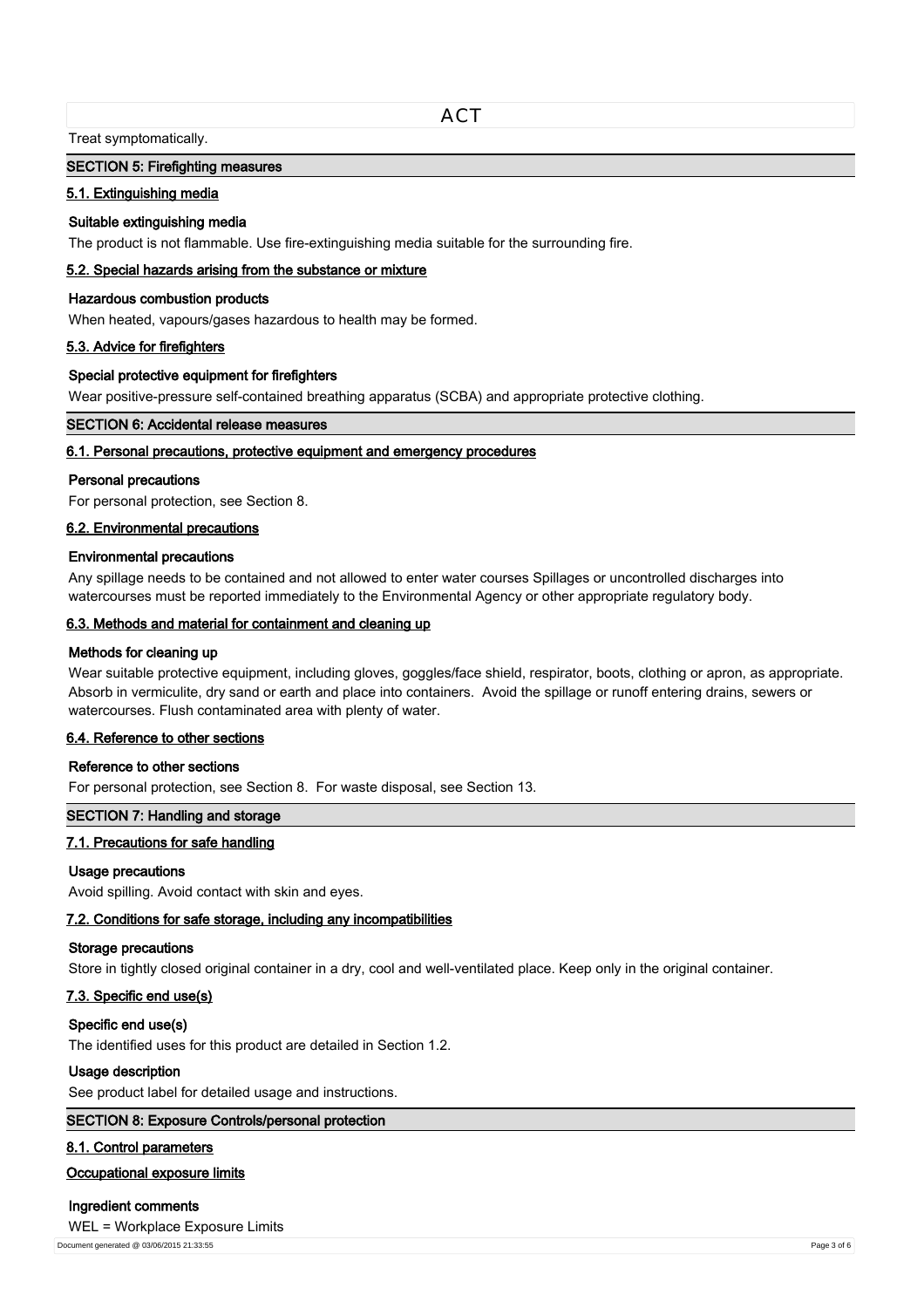# **8.2. Exposure controls**

### **Protective equipment**





### **Appropriate engineering controls**

Provide adequate general and local exhaust ventilation.

### **Eye/face protection**

The following protection should be worn: Tight-fitting safety glasses.

### **Hand protection**

Nitrile gloves are recommended.

## **Other skin and body protection**

General workwear only

**SECTION 9: Physical and Chemical Properties**

# **9.1. Information on basic physical and chemical properties**

### **Appearance**

Clear liquid.

# **Colour**

Blue.

### **Odour**

Fresh bouquet fragrance

# **pH**

pH (concentrated solution): 1.0

### **Initial boiling point and range**

>100°C @

# **Relative density**

1.064 - 1.073 @ 20°C

# **9.2. Other information**

## **Other information**

None.

**SECTION 10: Stability and reactivity**

### **10.1. Reactivity**

May react with other cleaning chemicals. For specific reactions refer to Section 10.5

### **10.2. Chemical stability**

# **Stability**

Stable at normal ambient temperatures.

# **10.3. Possibility of hazardous reactions**

Not known.

# **10.4. Conditions to avoid**

Avoid contact with other chemicals.

# **10.5. Incompatible materials**

### **Materials to avoid**

Do not mix or use with other products.

### **10.6. Hazardous decomposition products**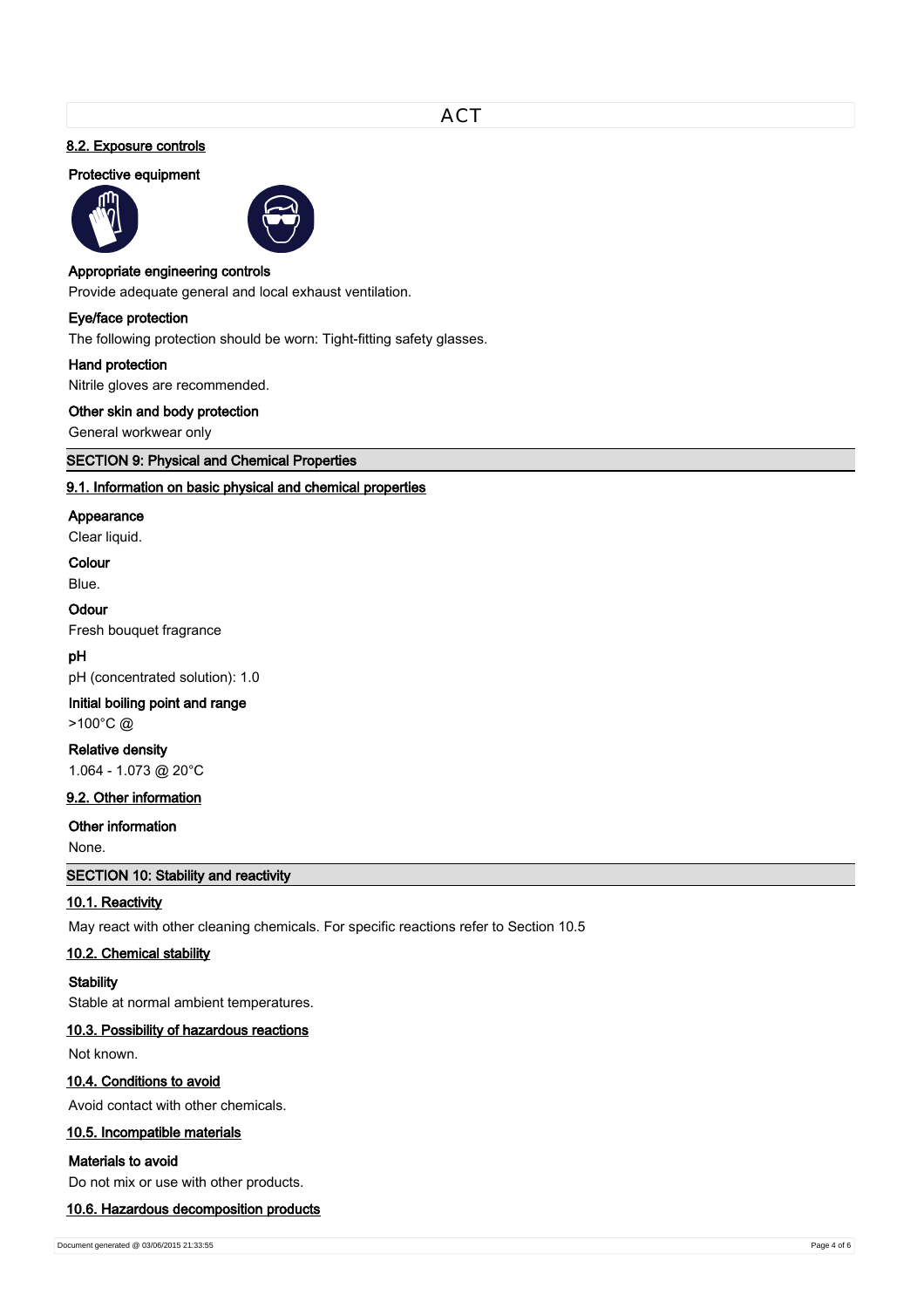# ACT

Thermal decomposition or combustion products may include the following substances: Toxic gases/vapours/fumes of: Carbon dioxide (CO2). Carbon monoxide (CO).

### **SECTION 11: Toxicological information**

### **11.1. Information on toxicological effects**

# **Toxicological effects**

No toxicological data is available for this mixture, however data can be provided for specific raw materials upon request.

#### **Ingestion**

May cause burns in mucous membranes, throat, oesophagus and stomach. May cause stomach pain or vomiting.

#### **Skin contact**

Irritating to skin. Prolonged or repeated exposure may cause severe irritation.

### **Eye contact**

May cause severe eye irritation.

### **SECTION 12: Ecological Information**

# **Ecotoxicity**

Not regarded as dangerous for the environment.

# **12.1. Toxicity**

Aquatic toxicity has not been carried out on this product. Data for raw materials contained in this product, when available, can be provided when necessary.

## **12.2. Persistence and degradability**

### **Persistence and degradability**

The surfactants contained within the product comply with the biodegradability criteria as laid down in Regulation (EC) No 648/2004.

### **12.3. Bioaccumulative potential**

The product does not contain any substances expected to be bioaccumulating.

### **12.4. Mobility in soil**

### **Mobility**

The product contains substances, which are water soluble and may spread in water systems.

#### **12.5. Results of PBT and vPvB assessment**

This product does not contain any substances classified as PBT or vPvB.

### **12.6. Other adverse effects**

None known.

# **SECTION 13: Disposal considerations**

### **13.1. Waste treatment methods**

### **Disposal methods**

Dispose of waste to licensed waste disposal site in accordance with the requirements of the local Waste Disposal Authority.

# **SECTION 14: Transport information**

**General** The product is not covered by international regulations on the transport of dangerous goods (IMDG, IATA, ADR/RID).

#### **14.1. UN number**

Not applicable.

### **14.2. UN proper shipping name**

Not applicable.